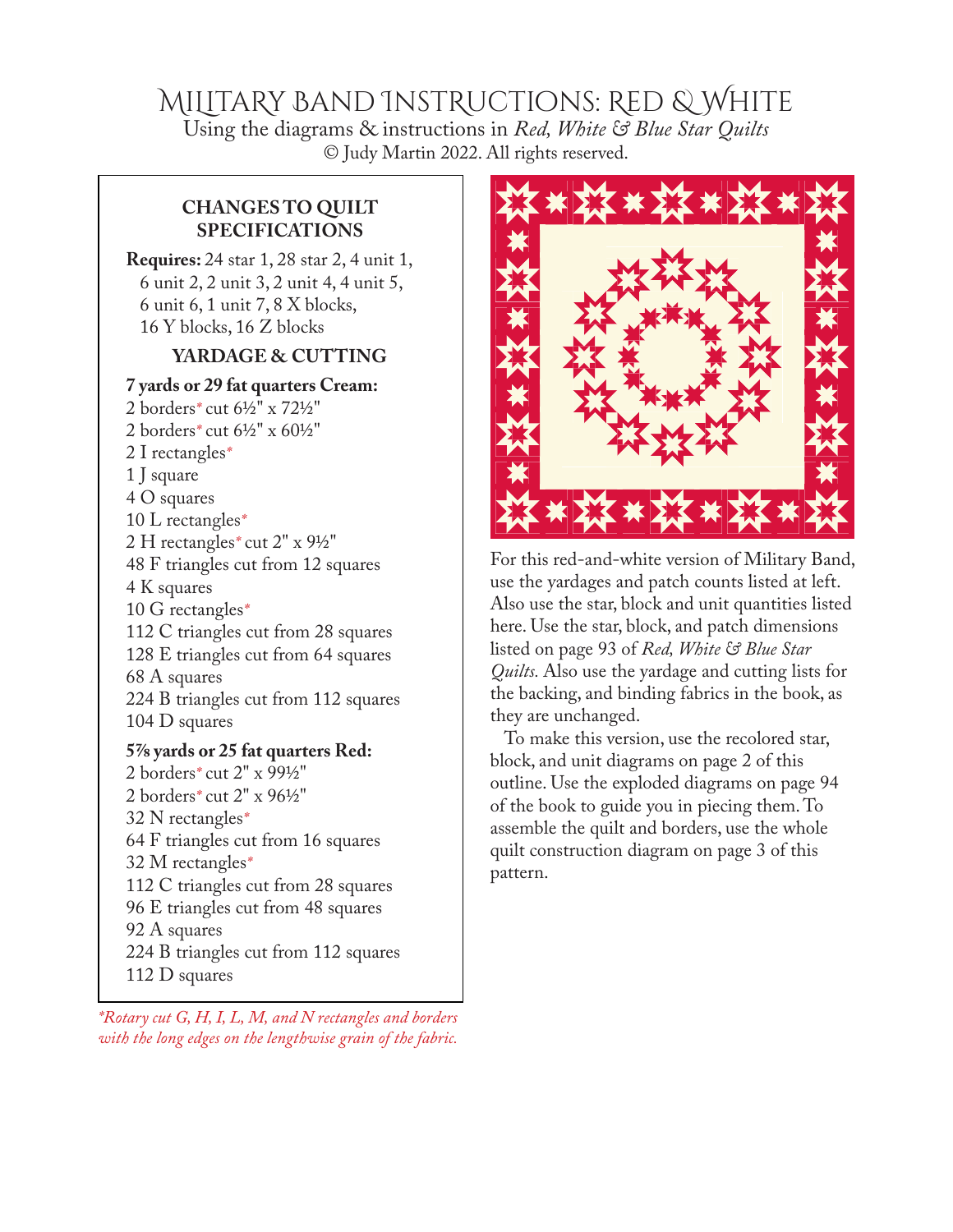# MiLitaRy Band StaRs, BLocks & Units: R/W Page 2



Above, find the recolored stars, blocks and units. Note that this version has no stars 3 and 4. In their place, make additional stars 1 and 2, as noted in the specifications box on the previous

page and in the star quantities listed above. Use the recolored diagrams, above, along with the letters from the exploded piecing diagrams for stars, blocks, and units on page 94 of the book.